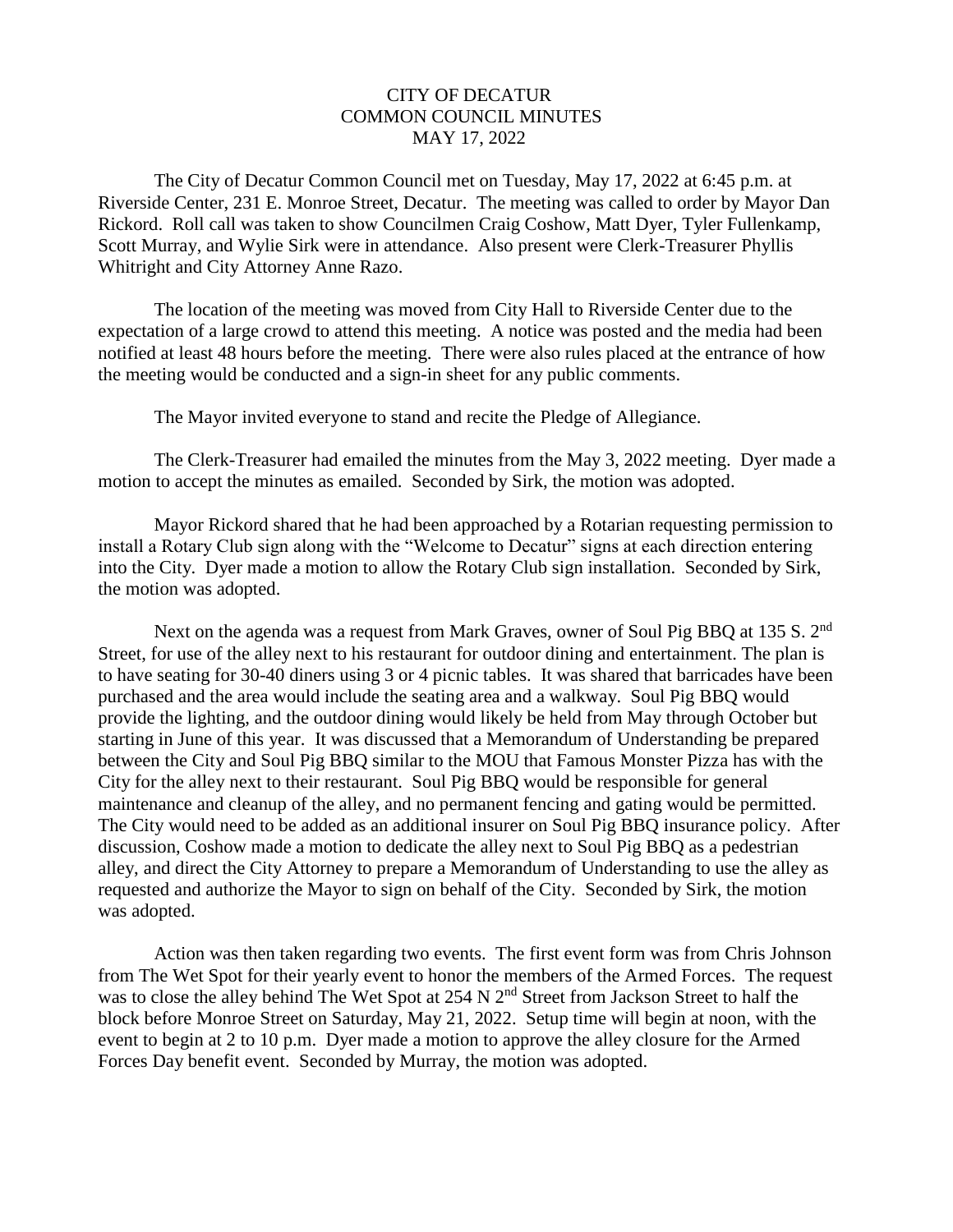The second event is a graduation party requesting to close Community Pass in Stratton Addition at 403 Limberlost Trail on Friday, June 17, 2022 beginning at 5 p.m. to 11 p.m. The request is from Jason Ellsworth. The closure is for only a portion of Community Pass to their house where food and tables will be placed. Dyer made a motion to approve closing a portion of Community Pass for the graduation party. Seconded by Fullenkamp. The motion was adopted.

 Next on the agenda was a discussion regarding the American Rescue Plan Act (ARPA) funds. It was noted that the Board of Works approved at the May 3, 2022 meeting for the Operations Manager, Jeremy Gilbert to proceed with 64-gallon cart containers for trash and recycling, and at the April 19, 2022 Council meeting it was discussed to make improvements to the REV Sports Complex in Hanna Nuttman Park to install a safety net, and pave the parking lot. The Clerk-Treasurer informed Council to proceed with these projects to be funded with the ARPA funds, a Plan needs to be adopted and an additional appropriation will need to be requested before funds can be expended. The trash and recycling carts are estimated at approximately \$295,150.00 and the netting is estimated at \$150,000.00, and the paving of the parking lot approximately \$300,000.00. If the decision is made to use ARPA funds as proposed, Clerk-Treasurer Phyllis Whitright will prepare the required resolutions. Dyer made a motion for the Clerk-Treasurer to prepare the necessary paperwork for the projects discussed by using ARPA funds. Seconded by Murray, the motion was adopted. Operations Manager, Jeremy Gilbert noted that with this work at the REV Sports Complex would basically be completed except for the lighting.

 Last on the agenda was a presentation by Riggs Florence who is wanting to open I-O Properties as a beef processing industry in the building previously owned by Deans Foods. I-O Properties has purchased the building, but is not currently operating. I-O is now conducting what it calls a "public education plan." Mr. Florence addressed the Council and those in the audience noting the Council had not allowed the I-O Properties to operate in the City limits as per City Code at the March 15, 2022 meeting. He shared that I-O Properties had closed on the Dean Foods building on April 18, 2022. Florence noted that since the March meeting the company has continued to try to educate the citizens regarding the process to be used at the facility. I-O will be having tours of the location, which is scheduled for May 18, 21, and 24, 2022 and a public meeting is scheduled at Riverside Center for June 15, 2022 at 6:30 P.M. where he has asked City Department Heads to be present to answer questions. Mr. Florence shared some of the rumors that were going around and explained that the processing for hogs is much different from cattle processing. Mr. Florence noted that there will be no cattle outside the building and no blood will be in the culverts. Florence noted he knew there were some problems with Dean Foods of which I-O Properties is working to mitigate.

 The only Department Head to speak was Bill Carpenter, Assistant Water Superintendent, who noted it would be nice to get someone in the building, since the City has lost revenue from the building not being used.

There were no comments made by Council Members.

 Speakers from the public included Norma Landis Geyer, Jason Brune, Kim McDonald, Charlie Brune, Scott Porter, Collin Selking, Kathleen Kozlowski, Jean Brune, Pat Poole, Greg Gage, Susan Baumann, Darlene Zeitvogel, and Tim Ehlerding. Fort Wayne Attorney, Brien Clifford, representing the Porter Family also spoke. All who spoke were against having I-O Properties operate as a cattle processing business in the previous Dean Foods building in Industrial